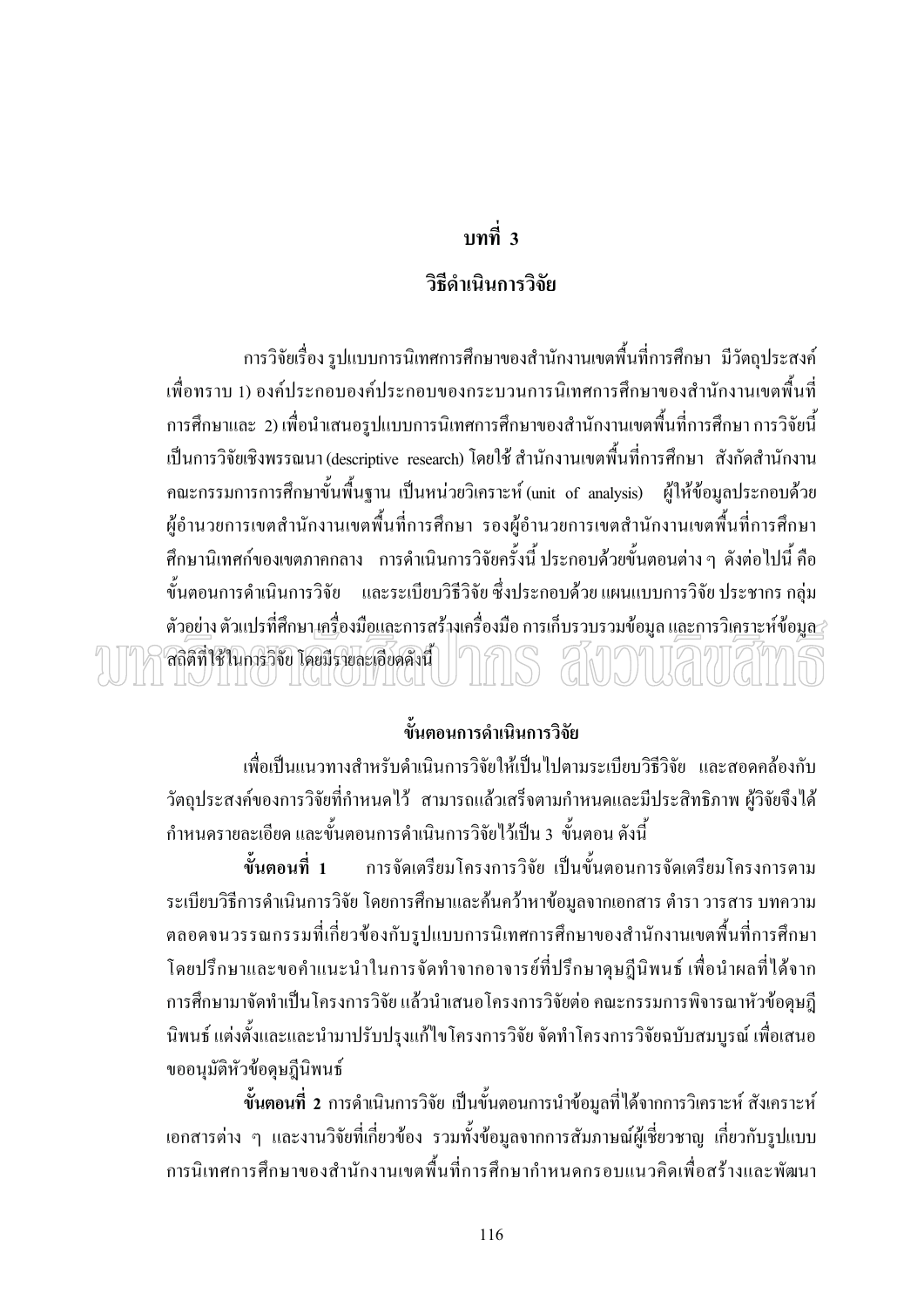้เครื่องมือ นำไปทดลองใช้ ปรับปรุงคุณภาพ นำเครื่องมือที่พัฒนาแล้วไปเก็บข้อมูลจากกลุ่มตัวอย่าง โดยทำหนังสือถึงบัณฑิตวิทยาลัย มหาวิทยาลัยศิลปากรให้ทำหนังสือขอความอนุเคราะห์ไปยัง ี สำนักงานเขตพื้นที่การศึกาที่เป็นกล่มตัวอย่างให้ตอบแบบสอบถาม และนำข้อมลที่ได้มาตรวจสอบ ้ความถูกต้อง วิเคราะห์ข้อมูล และแปลผลข้อมูลเพื่อหาองค์ประกอบและรูปแบบนิเทศการศึกษาของ ์<br>สำนักงาบเขตพื้นที่การศึกนา

์ <mark>ขั้นตอนที่ 3</mark> การรายงานผลการวิจัย เป็นขั้นตอนการร่างรายงานผลการวิจัยเสนอ ึคณะกรรมการควบคุมดุษฎีนิพนธ์ตรวจสอบความถูกต้อง ปรับปรุงและแก้ไขข้อบกพร่องตามที่ ึคณะกรรมการควบคุมดุษฎีนิพนธ์เสนอแนะ จัดทำรายงานวิจัยฉบับสมบูรณ์เสนอต่อบัณฑิตวิทยาลัย เพื่อขออนุมัติจบการศึกษา ดังแผนภูมิที่ 4 แสดงขั้นตอนการวิจัย ดังนี้

# ามหกวิทายกลัยศิลปากร สังวนลิขสิท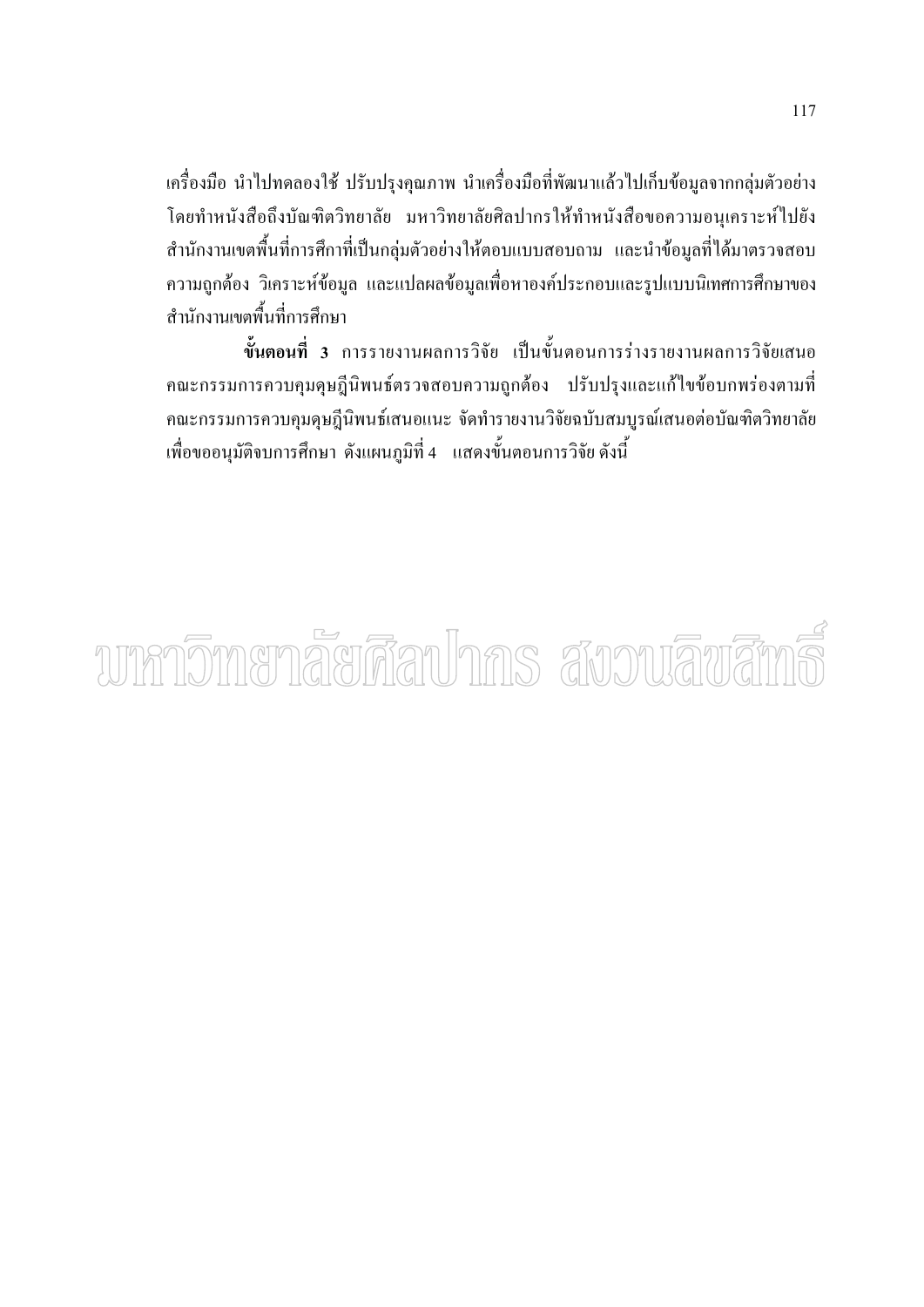

แผนภูมิที่ 4 ขั้นตอนการวิจัย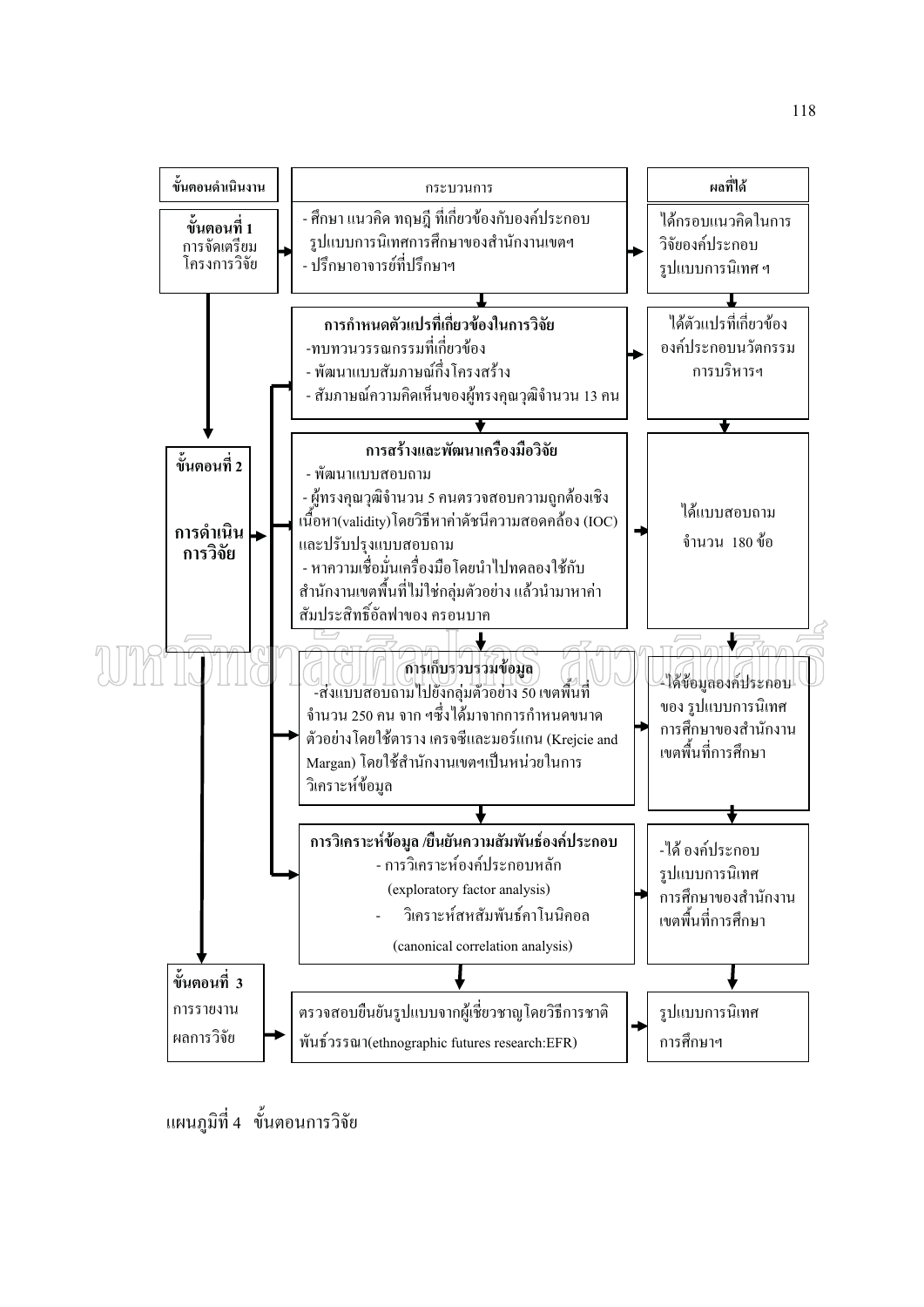#### ระเบียบวิธีวิจัย

เพื่อให้การวิจัยครั้งนี้ มีประสิทธิภาพสูงสุดและเป็นไปตามวัตถุประสงค์ของการวิจัย ผู้วิจัยจึงกำหนดรายละเอียดต่าง ๆ เกี่ยวกับระเบียบวิธีวิจัย ซึ่งประกอบด้วยแผนแบบการวิจัย ประชากร และกลุ่มตัวอย่าง ตัวแปรที่ศึกษา การสร้างเครื่องมือ การเก็บรวบรวมข้อมูลและสถิติที่ใช้ ในการวิจัยตามรายละเกียดดังนี้

#### แผนแบบการวิจัย

การวิจัยครั้งนี้เป็นการวิจัยเชิงพรรณนา (descriptive research) ที่มีแผนแบบการวิจัยแบบ ้ศึกษากลุ่มตัวอย่างเดียว ศึกษาสภาวการณ์โดยไม่มีการทดลอง (the one shot, non-experimental case study design) ซึ่งเขียนเป็นแผนภมิได้ดังนี้



## ้แผนภูมิที่ 5 แผนแบบการวิจัย

|  | เมื่อ R หมายถึง กลุ่มตัวอย่าง                                         |
|--|-----------------------------------------------------------------------|
|  | $\mathbf x$ หมายถึง ตัวแปรต่าง ๆ ที่นำมาศึกษาตามกรอบแนวคิดของการวิจัย |
|  | O หมายถึง ข้อมูลที่ได้จากการศึกษา                                     |

#### ประชากร

ประชากรที่ใช้ในการวิจัยครั้งนี้ ได้แก่ สำนักงานเขตพื้นที่การศึกษาภาคกลางทั้งหมด ี จำนวน 28 จังหวัด ประกอบด้วยสำนักงานเขตพื้นที่การศึกษาจำนวน 50 เขตพื้นที่การศึกษา กล่มตัวอย่าง

ึกลุ่มตัวอย่างที่ใช้ในการวิจัย ผู้วิจัย สุ่มมาจากประชากรตามสัดส่วนของสำนักงานเขต พื้นที่การศึกษาเขตภาคกลาง กำหนดขนาดของตัวอย่างโดยใช้ตารางเครจซีและมอร์แกน (Krejcie and Morgan) ใด้โรงเรียนที่เป็นตัวอย่าง 44 แห่ง และกำหนดผู้ให้ข้อมูล ดังนี้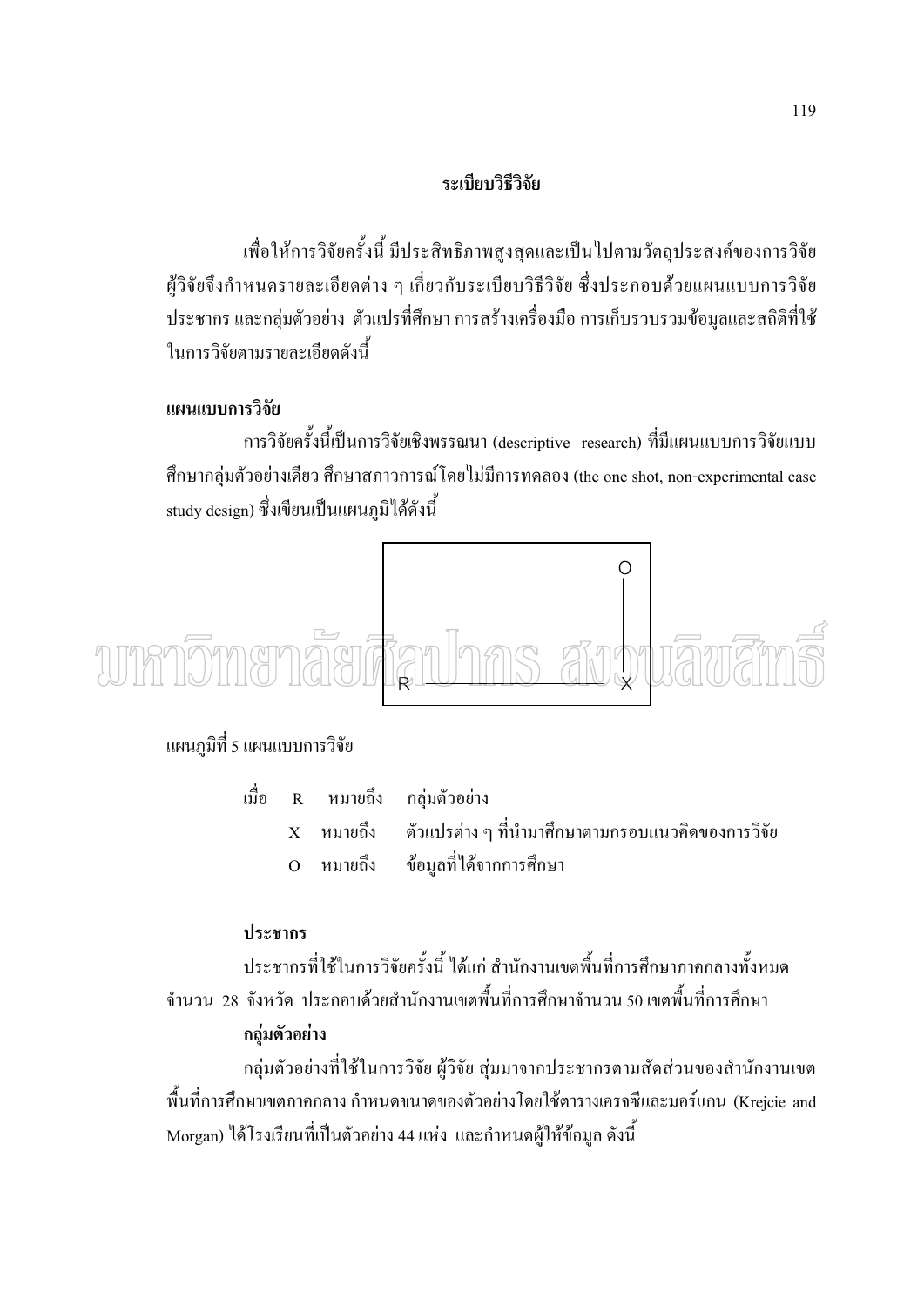## ผู้ให้ข้อมูล

 $\vec{\hat{n}}$  4

ผู้ให้ข้อมูลประกอบด้วยบุคลากรในโรงเรียนที่เป็นกลุ่มตัวอย่างทุกคน แสดงได้ดังตาราง

## ี ตารางที่ 4 ประชากร กลุ่มตัวอย่าง และผู้ให้ข้อมูล

| ประเภท                     | กลุ่มตัวอย่างผู้ให้ข้อมูล<br>ประชากร |          |              | หมายเหต                                                                                                                 |
|----------------------------|--------------------------------------|----------|--------------|-------------------------------------------------------------------------------------------------------------------------|
|                            |                                      | ตัวอย่าง | ผู้ให้ข้อมูล | ผู้ให้ข้อมูลโรงเรียน ได้                                                                                                |
| สำนักงานเขตพื้นที่การศึกษา | 50                                   | 44       | 220          | จาก คือ ผู้อำนวยการ<br>์ สำนักงานเขตพื้นที่ 1 คน<br>- รองผู้อำนวยการ<br>์ สำนักงานเขตพื้นที่ 1 คน<br>- ศึกษานิเทศก์ 3คน |

# ์ตศัลท amonian

# ตัวแปรที่ศึกษา

้ตัวแปรที่ใช้ในการวิจัยครั้งนี้ประกอบด้วยตัวแปรพื้นฐานและตัวแปรที่ศึกษา ซึ่งมี รายละเอียดดังนี้

1. ตัวแปรพื้นฐาน เป็นตัวแปรที่เกี่ยวกับสถานภาพส่วนตัวของผู้ให้ข้อมูล ได้แก่ เพศ อายุ ระดับการศึกษาและประสบการณ์ในการทำงาน

้ตัวแปรที่ศึกษา คือตัวแปรที่เกี่ยวข้องกับองค์ประกอบรูปแบบการนิเทศการศึกษา  $\overline{2}$ . ิจากสรุปผลการวิเคราะห์เอกสารและความคิดเห็นของผู้เชี่ยวชาญและผู้ทรงคุณวุฒิ ประกอบด้วย ด้านการเตรียมการวางแผนการนิเทศ ด้านศึกษาสภาพปัจจุบัน ปัญหา สาเหตุและความต้องการ ้ด้านสื่อ เครื่องมือและพัฒนาวิธีการ ด้านการปฏิบัติการนิเทศการ ด้านการประเมินและรายงานผล ึการนิเทศ ด้านกระบวนการนิเทศ ด้านการพัฒนางานนิเทศ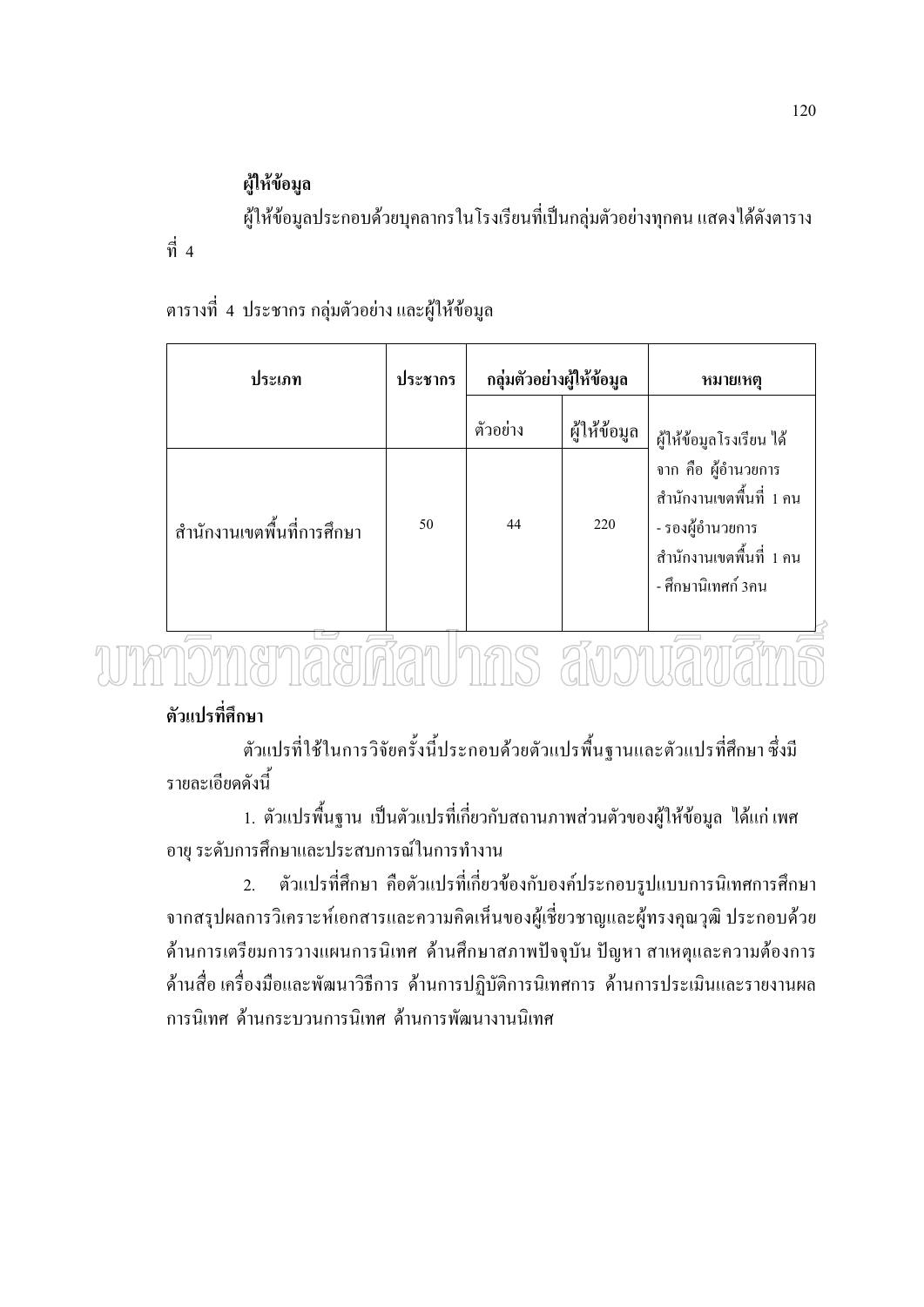## เครื่องมือที่ใช้ในการวิจัย

ในการวิจัยครั้งนี้ผู้วิจัยใด้ใช้เครื่องมือในการวิจัยประกอบด้วย

1. แบบสัมภาษณ์แบบกึ่งมีโครงสร้าง (Semi structured Interview) เพื่อใช้เก็บข้อมูลจาก ผู้เชี่ยวชาญ ได้แก่ ผู้ทรงคุณวุฒิระดับกระทรวงฯ ระดับเขตพื้นที่ และระดับสถานศึกษา ซึ่งเกี่ยวข้อง กับองค์ประกอบรูปแบบการนิเทศการศึกษาของสำนักงานเขตพื้นที่การศึกษาเพื่อนำมาสร้าง แบบสอบถาม

2. แบบสอบถามเกี่ยวกับองค์ประกอบรูปแบบการนิเทศการศึกษาของสำนักงานเขต ์พื้นที่การศึกนาแบ่งเป็น 2 ตกน ดังนี้

ี ตอนที่ 1 แบบสอบถามเกี่ยวกับสถานภาพส่วนตัวของผู้ให้ข้อมูล ประกอบด้วย เพศ ้อายุ ระดับการศึกษา ตำแหน่งหน้าที่ และประสบการณ์ในการทำงาน

ี ตอนที่ 2 แบบสอบถามความคิดเห็นเกี่ยวกับองค์ประกอบ รูปแบบการนิเทศการศึกษา ของสำนักงานเขตพื้นที่การศึกษา

แบบสอบถาม ตอนที่ 2 มีลักษณะเป็นแบบสอบถามชนิดมาตราส่วนประมาณค่า(Rating Scale) 5 ระดับของไลเคอร์ท (Likert) คังนี้

(ระคับ 1) หมายถึง (ระคับการปฏิบัติน้อยที่สุด) **ให้มีน้ำหนัก** คาร*์ค* าั\ ท ิคะแนิน ้ระดับ 2 หมายถึง ระดับการปฏิบัติน้อย ให้บั๊บทนัก ีคะเเบา ระดับ 3 หมายถึง ระดับการปฏิบัติปานกลาง ให้มีน้ำหนัก  $\overline{3}$ คะแนน ให้มีน้ำหนัก ระดับ 4 หมายถึง ระดับการปฏิบัติมาก คะแนน ให้มีน้ำหนัก ระดับ 5 หมายถึง ระดับการปฏิบัติมากที่สุด คะแนน  $\overline{5}$ 

## การสร้างและพัฒนาเครื่องมือ

ผู้วิจัยคำเนินการสร้างและพัฒนาเครื่องมือ ดังนี้

1. การสร้างเครื่องมือ

1.1 การศึกษาวิเคราะห์หลักการแนวคิดทฤษฎีและงานวิจัยที่เกี่ยวข้องกับรูปแบบการ นิเทศการศึกษาของสำนักงานเขตพื้นที่การศึกษาโดยใช้การสังเคราะห์เนื้อหา (Content Synthesis) ้เพื่อให้ได้กรอบความคิดเกี่ยวกับองค์ประกอบนวัตกรรมการบริหาร แล้วนำไปสัมภาษณ์ความ ้คิดเห็นของผู้เชี่ยวชาญและผู้ทรงคุณวุฒิ จากนั้นนำมาสรุปรวมกับผลสรุปของหลักการแนวคิดทฤษฎี

 $^{\rm 1}$ Rensis Likert, อ้างถึงใน พวงรัตน์ ทวีรัตน์, วิธีวิจัยทางพฤติกรรมศาสตร์, พิมพ์ครั้งที่ 6. (กรุงเทพมหานคร :มหาวิทยาลัยศรีนครินทรวิโรฒ,2538),114 – 115.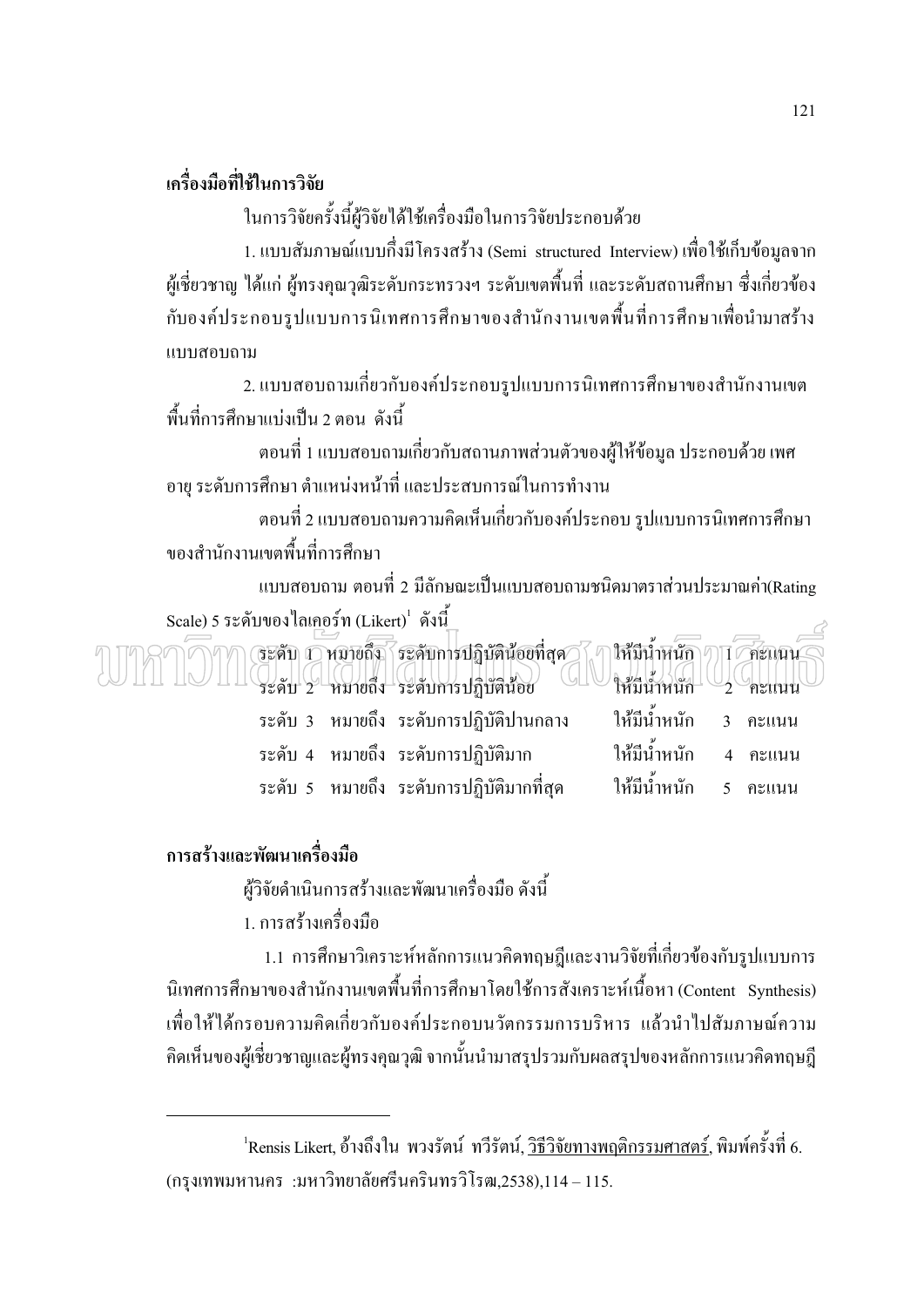และงานวิจัย เพื่อให้ได้ร่างองค์ประกอบของนวัตกรรมการบริหาร ดังนั้นเครื่องมือที่ใช้ในการวิจัย ี ของขั้นตอนนี้คือ แบบสัมภาษณ์กึ่งมีโครงสร้าง (Semi structured Interview) ใช้เทคนิคการ ิ สัมภาษณ์ที่ไม่ถามชื้นำและมีวิธีสัมภาษณ์ใช้แบบปฏิสัมพันธ์ (Interactive Interview)

1.2 การศึกษาวิเคราะห์ความเป็นไปได้ขององค์ประกอบรูปแบบการนิเทศการศึกษา ึของสำนักงานเขตพื้นที่การศึกษาในขั้นตอนนี้ผ้วิจัยได้คำเนินการนำข้อสรปที่ได้จากการสังเคราะห์ หลักการแนวคิดทฤษฎี และสรุปความคิดเห็นของผู้ทรงคุณวุฒิมาสรุปเป็นตัวแปรแล้วสร้างข้อ ึกระทงคำถามของแบบสอบถาม เพื่อนำไปสอบถามความคิดเห็นของกลุ่มตัวอย่างตามที่กำหนด ี จำนวน 1 ฉบับ แบ่งออกเป็น 2 ตอนคือตอนที่ 1 มีลักษณะเป็นแบบตรวจสอบรายการ (Check List) เพื่อสอบถามข้อมูลเกี่ยวกับสถานภาพทั่วไปของผู้ตอบแบบสอบถาม และ ตอนที่ 2 มีลักษณะเป็น แบบสอบถามชนิดมาตราส่วนประมาณค่า

่ 2 การพัฒนาเครื่องบี๊อ

2.1 ผู้วิจัยนำแบบสอบถามไปหาคุณภาพของเครื่องมือ ขั้นตอนที่ 3 การยืนยันความสอดคล้อง ี ขององค์ประกอบของรปแบบการนิเทศการศึกษาของสำนักงานเขตพื้นที่การศึกษา จากผู้เชี่ยวชาญ ู จำนวน 5 คน โดยวิธีหาค่า IOC (Index of tem Objective Congruence) ที่มีค่าความสอดคล้อง ตั้งแต่  $\overline{0.5}$ ถึง 1.00 ถือว่ามีความสอดคล้อง "โค้แบบสอบถามที่มีความสอดคล้อง จำนวน180 ข้อ $\overline{\gamma}\gamma$ 2.2 การหาค่าความเชื่อมั่นของแบบสอบถาม (GIWW) W3(GIU

ผู้วิจัยนำแบบสอบถามไปทดลองใช้กับรูปแบบการนิเทศการศึกษาของสำนักงาน เขตพื้นที่การศึกษาที่มิใช่กลุ่มตัวอย่าง จำนวน 6 สำนักงานเขต ที่กำหนดให้ผู้ตอบแบบสอบถาม ประกอบด้วย ผู้อำนวยการสำนักงานเขตพื้นที่การศึกษา 1 คน รองผู้อำนวยการสำนักงานเขตพื้นที่ ึการศึกษา 1 คน ศึกษานิเทศก์ 3คน รวมทั้งสิ้น 30 คน เพื่อตรวจสอบคุณภาพของเครื่องมือ แล้ว หาค่าความเชื่อมั่นของแบบสอบถาม โดยคำนวณหาค่าสัมประสิทธิ์อัลฟาของครอนบาค (Cronbach's alpha coefficient) ได้ค่าค่าสัมประสิทธิ์อัลฟา เท่ากับ = .9290

#### การเก็บรวบรวมข้อมูล

ึการเก็บรวบรวมข้อมูลในการวิจัยครั้งนี้ ผู้วิจัยได้เก็บรวบรวมข้อมูล ดังนี้ 1. การสัมภาษณ์ความคิดเห็นของผู้เชี่ยวชาญและผู้ทรงคุณวุฒิ ผู้ปฏิบัติในด้านการนิเทศ ี การศึกษา เพื่อสอบถามความคิดเห็นแล้วนำมาวิเคราะห์สรุปรวมกับหลักการแนวคิดทฤษฎีในการ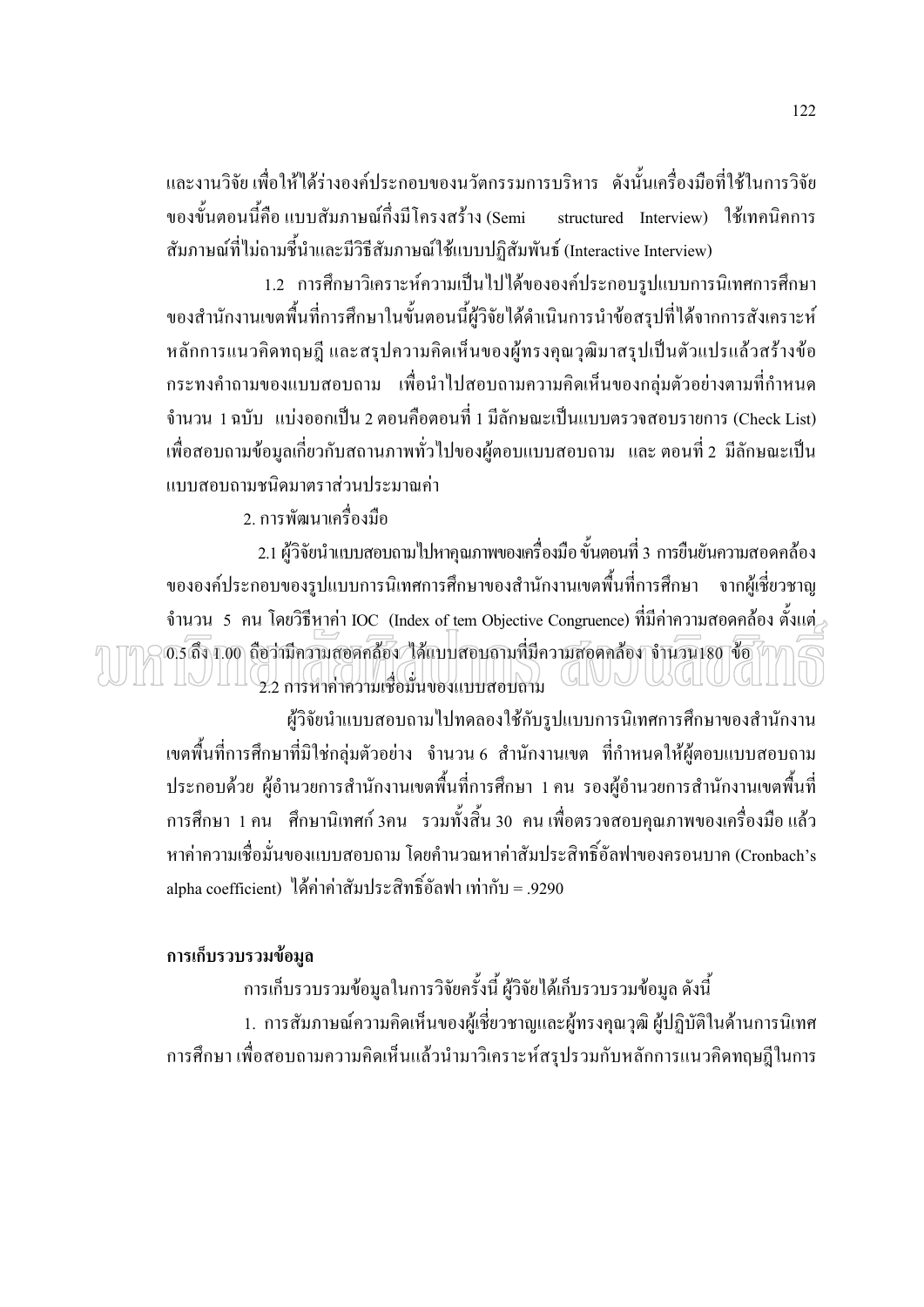้กำหนดเป็นตัวแปรที่จะศึกษา และการยืนยันคุณภาพขององค์ประกอบรูปแบบการนิเทศการศึกษา ี ของสำนักงานเขตพื้นที่การศึกษา โดยใช้วิธีเทคนิควิจัยอนาคต ํ (Ethnographic Future Research : EFR)

2. การเก็บข้อมลด้วยการตอบแบบสอบถาม

่ 3. การเก็บข้อมูลด้วยตนเองจากสำนักงานเขตพื้นที่การศึกษา

#### การวิเคราะห์ข้อมูล

ึการวิเคราะห์ข้อมูลในการวิจัยครั้งนี้ มีดังนี้

1. วิเคราะห์สถานภาพส่วนตัวของผู้ตอบแบบสอบถามในด้าน เพศ อายุ ระดับการศึกษา ี ตำแหน่งหน้าที่ และประสบการณ์ในการทำงาน โดยคำนวณค่าความถี่ (frequencies) และค่าร้อยละ (percentage)

่ 2. การวิเคราะห์ข้อมูลจากแบบสัมภาษณ์ผู้เชี่ยวชาญและผู้ทรงคุณวุฒิ ใช้การวิเคราะห์ข้อมูล ี ด้วยค่าความถี่ (frequencies) และค่าร้อยละ (percentage)

3. การวิเคราะห์องค์ประกอบของนวัตกรรมการบริหารใช้สถิติดังนี้

3.1 การวิเคราะห์สถานภาพของผู้ตอบแบบสอบถาม ใช้ค่าความถี่ (frequencies) และ hioun (percentage) ( 16 3.2 การวิเคราะห์คาระดับความคิดเห็นของผู้ตอบแบบสอบถามปลายปิดแบบมาตรา ส่วนประมาณค่า 5 ระดับ ใช้ค่าเฉลี่ย (x) และส่วนเบี่ยงเบนมาตรฐาน (S.D.) ทั้งนี้ในการวิเคราะห์

ถือว่าค่าเฉลี่ยของคะแนนที่ได้จากการตอบแบบสอบถามของผู้ให้ข้อมูลตกอยู่ในช่วงใดก็แสดงว่า ิลักษณะการปฏิบัติที่ตรงตามสภาพที่เป็นจริงแบบนั้น โดยผู้วิจัยได้กำหนดเกณฑ์ในการวิเคราะห์ตาม เกณฑ์ของเบสท์ (Best)<sup>3</sup> ซึ่งมีรายละเอียดดังนี้

้ค่าเฉลี่ย 1.00 – 1.49 หมายถึง มีลักษณะการปฏิบัติที่ตรงกับสภาพความเป็นจริง ในระดับน้อยที่สุด

ี ค่าเฉลี่ย 1.50–2.49 หมายถึง มีลักษณะการปฏิบัติที่ตรงกับสภาพความเป็นจริง ในระดับน้อย

<sup>2</sup> บุญใจ ศรีสถิตนรากูล, <u>ระเบียบวิธีการวิจัย ทางพยาบาลศาสตร์</u>, พิมพ์ครั้งที่ 3 (กรุงเทพ : ยูแอนด์ใอ อินเตอร์มีเดีย จำกัด, 2547),166-168.

<sup>3</sup>John W. Best, Research in Education (Englewood Cliffs, New Jersey: Prentice – Hall Inc., 1970), 190.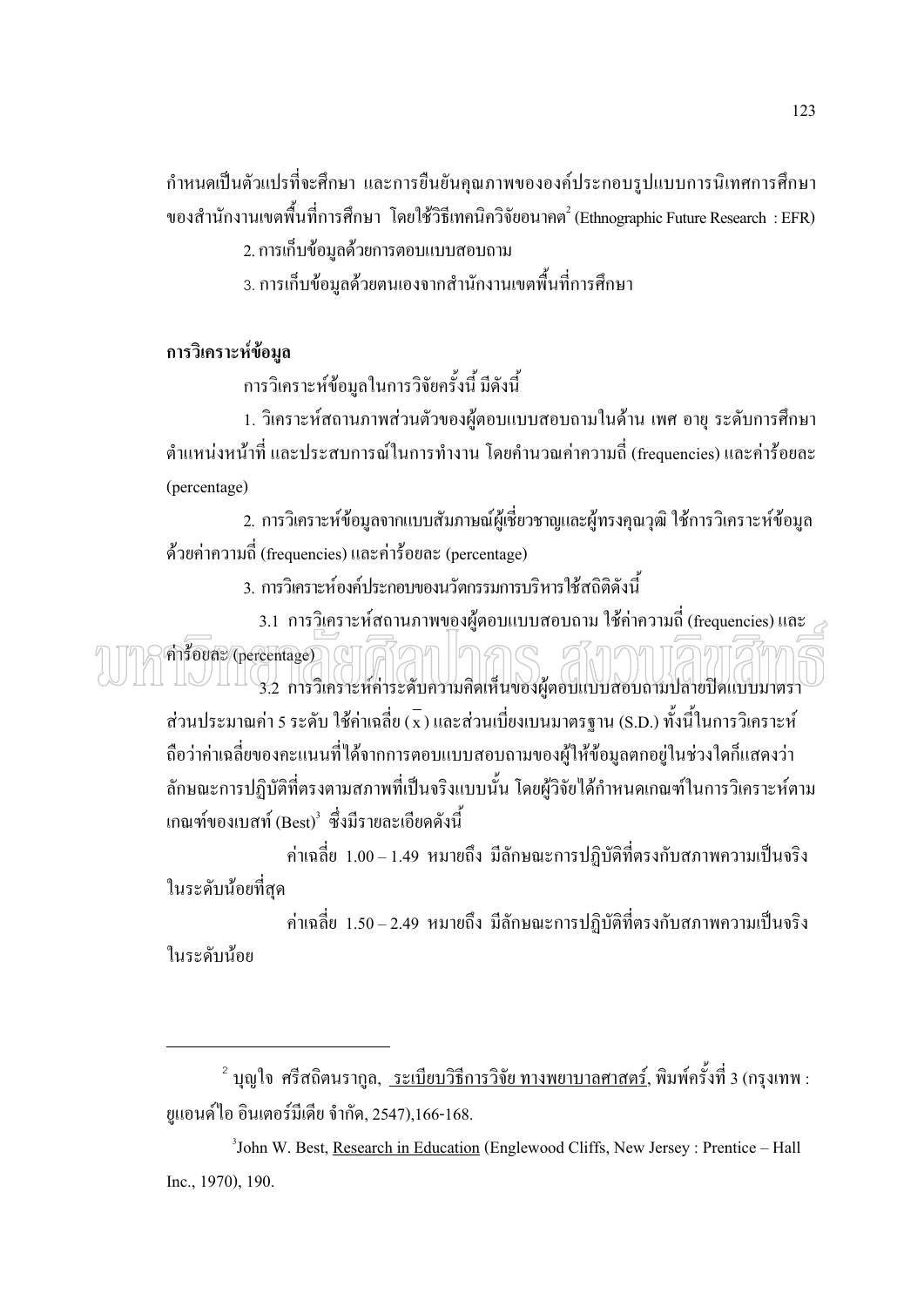ค่าเฉลี่ย 2.50–3.49 หมายถึง มีลักษณะการปฏิบัติที่ตรงกับสภาพความเป็นจริง  $\ddot{\phantom{a}}$ 

ในระดับปาน<mark>กลา</mark>ง

ค่าเฉลี่ย 3.50 – 3.49 หมายถึง มีลักษณะการปฏิบัติที่ตรงกับสภาพความเป็นจริง  $\overline{a}$ ในระดับมาก

ค่าเฉลี่ย 4.50–5.00 หมายถึง มีลักษณะการปฏิบัติที่ตรงกับสภาพความเป็นจริง ในระดับมากที่สุด

สำหรับการวิเคราะห์ข้อมูลที่ได้จากข้อคำถามปลายเปิด เกี่ยวกับข้อเสนแนะอื่น ๆ  $\overline{a}$ เกี่ยวกับการจัดการความรู้ใช้การวิเคราะห์เนื้อหา (Content analysis) 

3.3 การวิเคราะห์องค์ประกอบ (Factor analysis) ใช้โปรแกรมสำเร็จรูป โดยใช้การวิเคราะห์ ด้วยวิธีสกัดองค์ประกอบ "PCA" (Principal Component analysis) ซึ่งถือเกณฑ์การเลือกตัวแปรที่เข้า อยู่ในองค์ประกอบ ตัวใดตัวหนึ่ง โดยพิจารณาจากค่าความแปรปรวนของตัวแปร Eigenvalue) ที่มากกว่า 1 และถือเอาค่าน้ำหนักองค์ประกอบ (Factor loading) ของตัวแปรแต่ละตัวขององค์ประกอบนั้นมีค่า  $\ddot{\phantom{a}}$ ตั้งแต่ 0.50 ขึ้นไป ที่บรรยายด้วยตัวแปรตั้งแต่ 3 ตัวแปรขึ้นไป ตามวิธีของไกเซอร์ (Kaiser)<sup>4</sup> 4. การวิเคราะห์เพื่อยืนยันความสอดคล้องขององค์ประกอบของนวัตกรรมการบริหาร  $\begin{array}{c} \hline \end{array}$ ที่สอดคล้องกับการบริหารของโรงเรียนชายแดนภูมิภาคตะวันตก (ใช้การวิเคราะห์ด้วยค่าความถึ Frequencies) และร้อยละ (Percentage) และการวิเคราะห์เนื้อหา (Content analysis)

## ี<br>สถิติที่ใช้ในการวิจัย

 $\overline{a}$ 

- 1. สถิติพื้นฐานสำหรับวิเคราะห์ข้อมูล ประกอบด้วย
- 1.1 ความถี่ (frequency)
- $1.2 \text{ }\text{F}$ ้อยละ (percentage)
- $1.3$  ค่าเฉลี่ย (mean)
- 1.4 ส่วนเบี่ยงเบนมาตรฐาน (standard deviation)
- 2. สถิติเพื่อจำแนกกลุ่มตัวแปร โดยใช้เทคนิคการวิเคราะห์องค์ประกอบ (Factor analysis)  $\ddot{\phantom{a}}$
- 3. สถิติเพื่อการวิเคราะห์สหสัมพันธ์คาโนนิคอล (canonical correlation analysis)  $\ddot{\phantom{a}}$

#### **ิสร**ป

 $4$ Kaiser, อ้างถึงใน Barbara G. Tabachnik and Linda S. Fidell, Using Multivariate Statistics (New York: Harper & Row, 1983), 411.